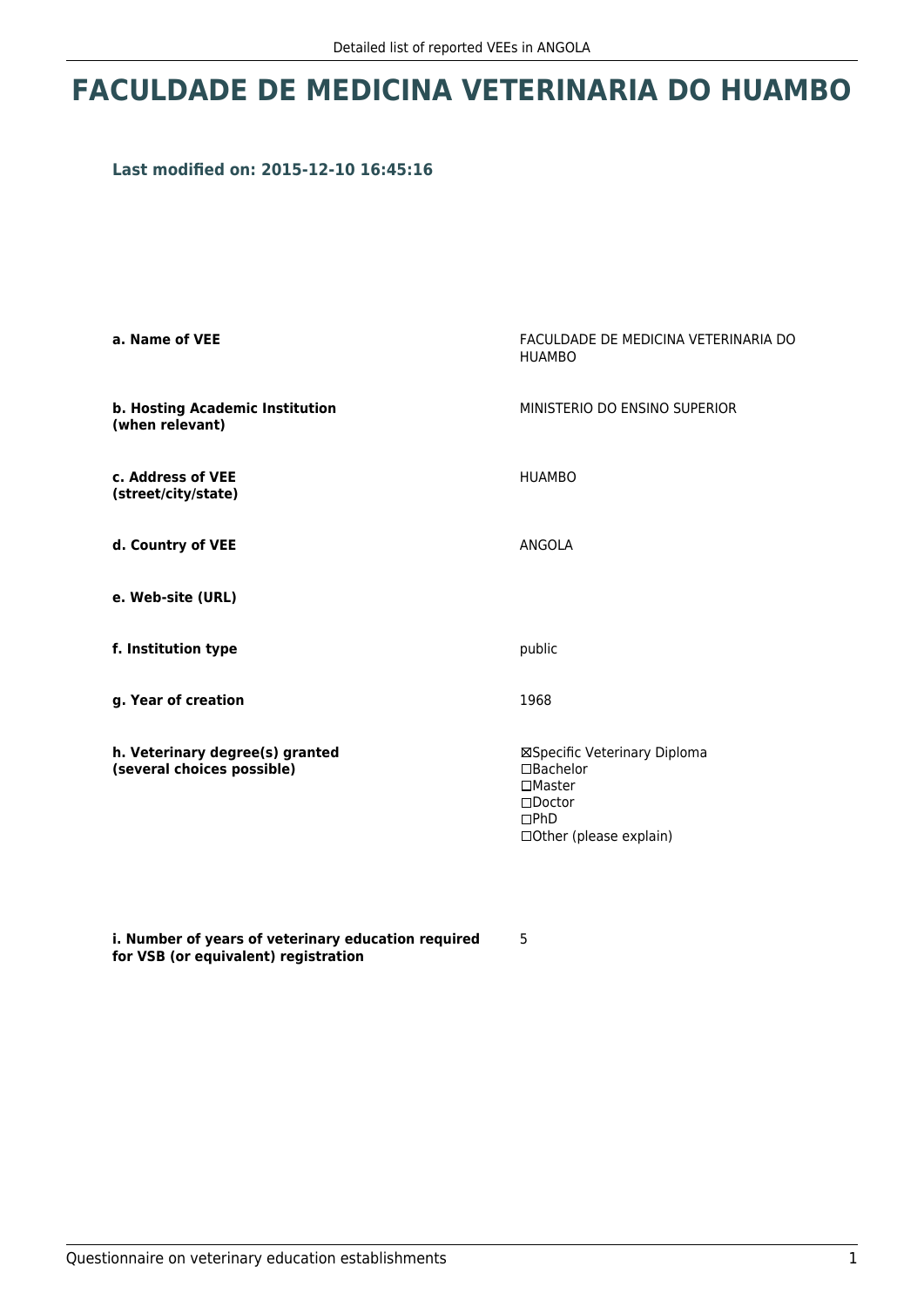## **j. Average number of veterinary students per class within the establishment**

|                                                                                                   | 1st Year                                                                                                                                                              | $0 - 50$                                           |
|---------------------------------------------------------------------------------------------------|-----------------------------------------------------------------------------------------------------------------------------------------------------------------------|----------------------------------------------------|
|                                                                                                   | 2d Year                                                                                                                                                               | $0 - 50$                                           |
|                                                                                                   | 3d Year                                                                                                                                                               | $0 - 50$                                           |
|                                                                                                   | 4th Year                                                                                                                                                              | $0 - 50$                                           |
|                                                                                                   | 5th Year                                                                                                                                                              | $0 - 50$                                           |
|                                                                                                   | 6th Year                                                                                                                                                              |                                                    |
|                                                                                                   | 7th Year                                                                                                                                                              |                                                    |
| k. Average number of veterinary graduates per year<br>from the establishment                      | $0 - 50$                                                                                                                                                              |                                                    |
| I. Minimum education required for admission to the<br>establishment<br>(several choices possible) | ⊠High School University Entrance<br>Qualification<br>□Pre-Veterinary Science Diploma<br>□Pre-Veterinary Science Degree<br>□Other specific VEE entrance qualifications |                                                    |
| m. Is there a selection procedure at<br>(several choices possible)                                | ⊠National level<br>$\Box$ State level<br>□Establishment level                                                                                                         |                                                    |
| n. National accreditation/certification/approval                                                  | Yes                                                                                                                                                                   |                                                    |
|                                                                                                   | <b>Accrediting agency:</b>                                                                                                                                            |                                                    |
|                                                                                                   | <b>Name of the Agency</b>                                                                                                                                             | ORDEM DOS<br><b>MEDICOS</b><br><b>VETERINARIOS</b> |
|                                                                                                   | <b>Address of the</b><br><b>Agency</b>                                                                                                                                | <b>LUANDA</b>                                      |
|                                                                                                   | <b>Country of the</b><br><b>Agency</b>                                                                                                                                | ANGOLA                                             |
|                                                                                                   | Date granted (yyyy-<br>mm-dd)                                                                                                                                         | 0000-00-00                                         |
|                                                                                                   | <b>Period of validity</b><br>(years)                                                                                                                                  | 1                                                  |
| o. Regional accreditation/certification/approval                                                  | No                                                                                                                                                                    |                                                    |